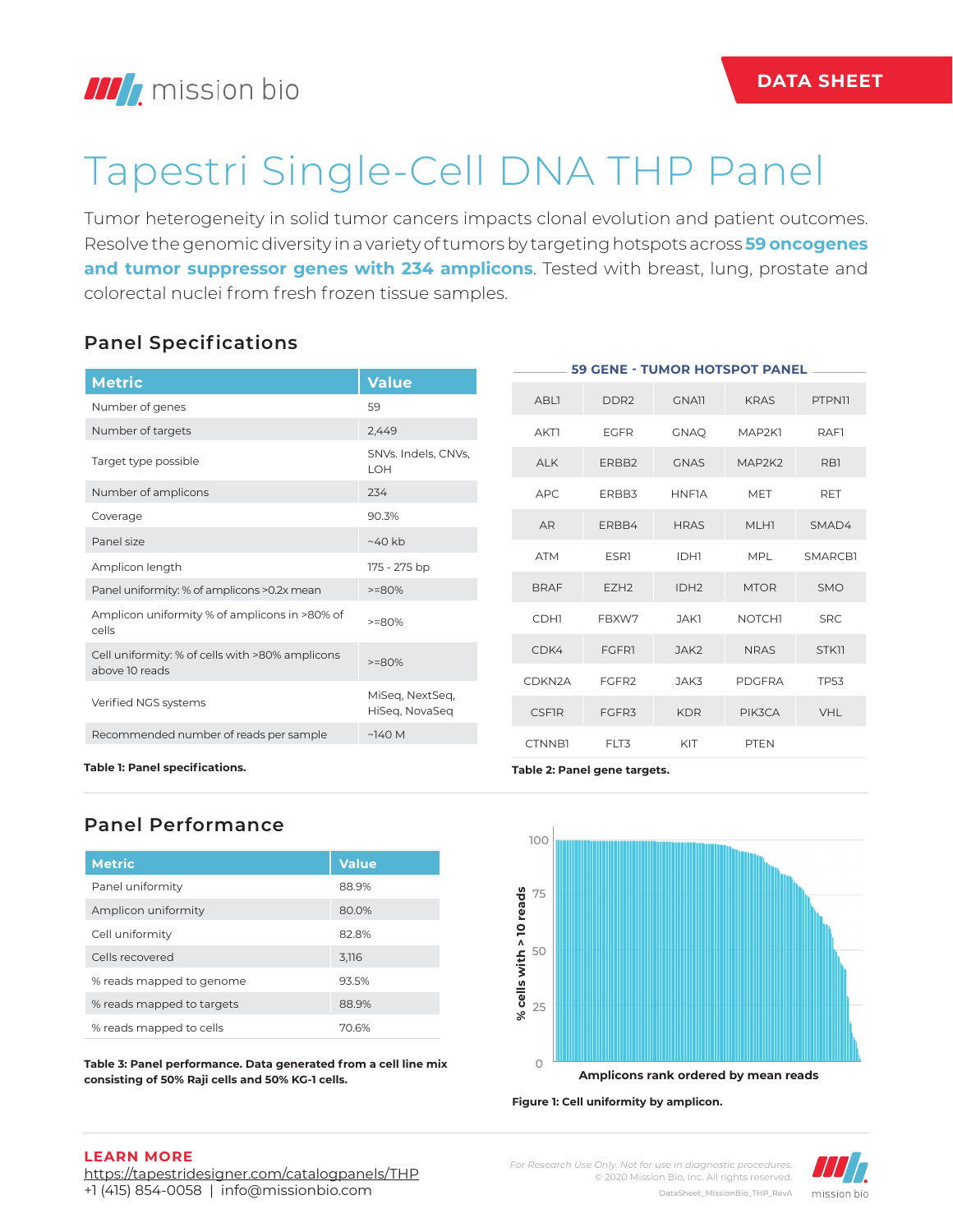## **Panel Targets**

| Gene           | <b>Exon</b> | <b>Protein-level Variants</b>                                                                                                                                                                                                                                                                                                                                                                                                                                                                                                          | <b>cDNA</b><br><b>Variants</b> |
|----------------|-------------|----------------------------------------------------------------------------------------------------------------------------------------------------------------------------------------------------------------------------------------------------------------------------------------------------------------------------------------------------------------------------------------------------------------------------------------------------------------------------------------------------------------------------------------|--------------------------------|
|                | 4           | M263; H265; K266; L267;<br>G269; G270; Q271; Y272; E274                                                                                                                                                                                                                                                                                                                                                                                                                                                                                |                                |
| ABL            | 5           | D <sub>295</sub>                                                                                                                                                                                                                                                                                                                                                                                                                                                                                                                       |                                |
|                | 6           | T334; F336; M370; E374                                                                                                                                                                                                                                                                                                                                                                                                                                                                                                                 |                                |
|                | 7           | L403; L406; H415                                                                                                                                                                                                                                                                                                                                                                                                                                                                                                                       |                                |
|                | 3           | E17; F35; E49                                                                                                                                                                                                                                                                                                                                                                                                                                                                                                                          |                                |
| AKT1           | 6           | G159; A177                                                                                                                                                                                                                                                                                                                                                                                                                                                                                                                             |                                |
|                | intron      |                                                                                                                                                                                                                                                                                                                                                                                                                                                                                                                                        | $c.47-IG > T$                  |
| <b>ALK</b>     | 22          | ולווו                                                                                                                                                                                                                                                                                                                                                                                                                                                                                                                                  |                                |
|                | 23          | F1174; L1196                                                                                                                                                                                                                                                                                                                                                                                                                                                                                                                           |                                |
| APC            | 16          | N869; R876; I880; Q886;<br>Q1096; R1114; G1120; Q1294;<br>E1295; N1300; T1301; Q1303;<br>E1306; I1307; K1308; E1309;<br>E1345; S1346; R1348; K1350;<br>A1351; E1353; S1355; S1356;<br>G1357; P1361; S1364; A1366;<br>Q1367; K1370; P1372; P1373;<br>E1374; H1375; Y1376; Q1378;<br>E1379; Q1429; M1431; P1432;<br>R1435; S1436; T1438; P1439;<br>P1440; P1442; P1443; Q1444;<br>T1445; Q1447; K1449; Q1469;<br>L1488; L1489; H1490; F1491;<br>A1492; T1493; E1494; S1495;<br>P1497; G1499; E1513; K1555;<br>T1556; I1557; L1564; E1577 |                                |
| $\overline{4}$ | 8           | H875; T878                                                                                                                                                                                                                                                                                                                                                                                                                                                                                                                             |                                |
|                | 8           | R337; C353                                                                                                                                                                                                                                                                                                                                                                                                                                                                                                                             |                                |
|                | 9           | V410                                                                                                                                                                                                                                                                                                                                                                                                                                                                                                                                   |                                |
|                | 12          | P604                                                                                                                                                                                                                                                                                                                                                                                                                                                                                                                                   |                                |
|                | 17          | E848; F858                                                                                                                                                                                                                                                                                                                                                                                                                                                                                                                             |                                |
|                | 26          | A1309                                                                                                                                                                                                                                                                                                                                                                                                                                                                                                                                  |                                |
|                | 34          | 11681; D1682                                                                                                                                                                                                                                                                                                                                                                                                                                                                                                                           |                                |
| Σ              | 35          | A1742                                                                                                                                                                                                                                                                                                                                                                                                                                                                                                                                  |                                |
| $\overline{A}$ | 36          | L1794                                                                                                                                                                                                                                                                                                                                                                                                                                                                                                                                  |                                |
|                | 50          | Q2442; R2443                                                                                                                                                                                                                                                                                                                                                                                                                                                                                                                           |                                |
|                | 54          | T2666                                                                                                                                                                                                                                                                                                                                                                                                                                                                                                                                  |                                |
|                | 55          | G2695                                                                                                                                                                                                                                                                                                                                                                                                                                                                                                                                  |                                |
|                | 56          | D2725                                                                                                                                                                                                                                                                                                                                                                                                                                                                                                                                  |                                |
|                | 59          | I2888; L2890                                                                                                                                                                                                                                                                                                                                                                                                                                                                                                                           |                                |
|                | 61          | T2947                                                                                                                                                                                                                                                                                                                                                                                                                                                                                                                                  |                                |
|                | 63          | R3008; M3011; R3047; G3051                                                                                                                                                                                                                                                                                                                                                                                                                                                                                                             |                                |

| Exon           | <b>Protein-level Variants</b>                                                                                                                                                           | <b>cDNA</b><br><b>Variants</b> |
|----------------|-----------------------------------------------------------------------------------------------------------------------------------------------------------------------------------------|--------------------------------|
| 11             | R444; P453; R462; G464;<br>G466; S467; G469; V471; Y472                                                                                                                                 |                                |
| 15             | N581; I582; F583; L584; H585;<br>E586; D587; L588; T589;<br>V590; K591; I592; G593; D594;<br>F595; G596; L597; A598; T599;<br>V600; K601; R603; W604;<br>S605; G606; H608; Q609         |                                |
| 3              | <b>V82</b>                                                                                                                                                                              |                                |
| 8              | L343; E353; D370                                                                                                                                                                        |                                |
| 9              | T399; D400; D402                                                                                                                                                                        |                                |
| intron         |                                                                                                                                                                                         | c.1009-1G>A                    |
| 2              | K22; R24                                                                                                                                                                                |                                |
| intron         |                                                                                                                                                                                         | c.151-2A>C;<br>$c.151-4G > C$  |
| 7              | L301                                                                                                                                                                                    |                                |
| 22             | Y969                                                                                                                                                                                    |                                |
| $\overline{2}$ | T3                                                                                                                                                                                      |                                |
| 3              | A13; E15; A20; A21; V22; S23;<br>W25; S29; Y30; L31; D32; S33;<br>G34; I35; H36; S37; G38; A39;<br>T40; T41; T42; A43; P44; S45;<br>L46; S47; G48; K49; G50; E53;<br>E54; E55; V57; D58 |                                |
| 7              | K335                                                                                                                                                                                    |                                |
| 5              | R124                                                                                                                                                                                    |                                |
| 8              | L232                                                                                                                                                                                    |                                |
| 15             | R668                                                                                                                                                                                    |                                |
| 17             | S768                                                                                                                                                                                    |                                |
| 2              | L62                                                                                                                                                                                     |                                |
| 3              | R <sub>108</sub>                                                                                                                                                                        |                                |
| 6              | R222                                                                                                                                                                                    |                                |
| 7              | R252; T263; A289                                                                                                                                                                        |                                |
| 8              | H304                                                                                                                                                                                    |                                |
| 15             | P596; G598                                                                                                                                                                              |                                |
| 17             | R677                                                                                                                                                                                    |                                |
| 18             | A698; N700; A702; L703;<br>E709; T710; E711; F712; K714;<br>1715; K716; V717; L718; G719;<br>S720; G721; G724; T725                                                                     |                                |
|                |                                                                                                                                                                                         |                                |

**Table 4: Panel content. Exon numbers are curated from UCSC Genome Browser by collapsing the exons in the forward strand by start and stop site and then numbering the exons from 5' -> 3' end with the first exon at 5' end representing Exon 1.**

#### **LEARN MORE**

https://tapestridesigner.com/catalogpanels/THP +1 (415) 854-0058 | info@missionbio.com

*For Research Use Only. Not for use in diagnostic procedures.* © 2020 Mission Bio, Inc. All rights reserved. DataSheet\_MissionBio\_THP\_RevA

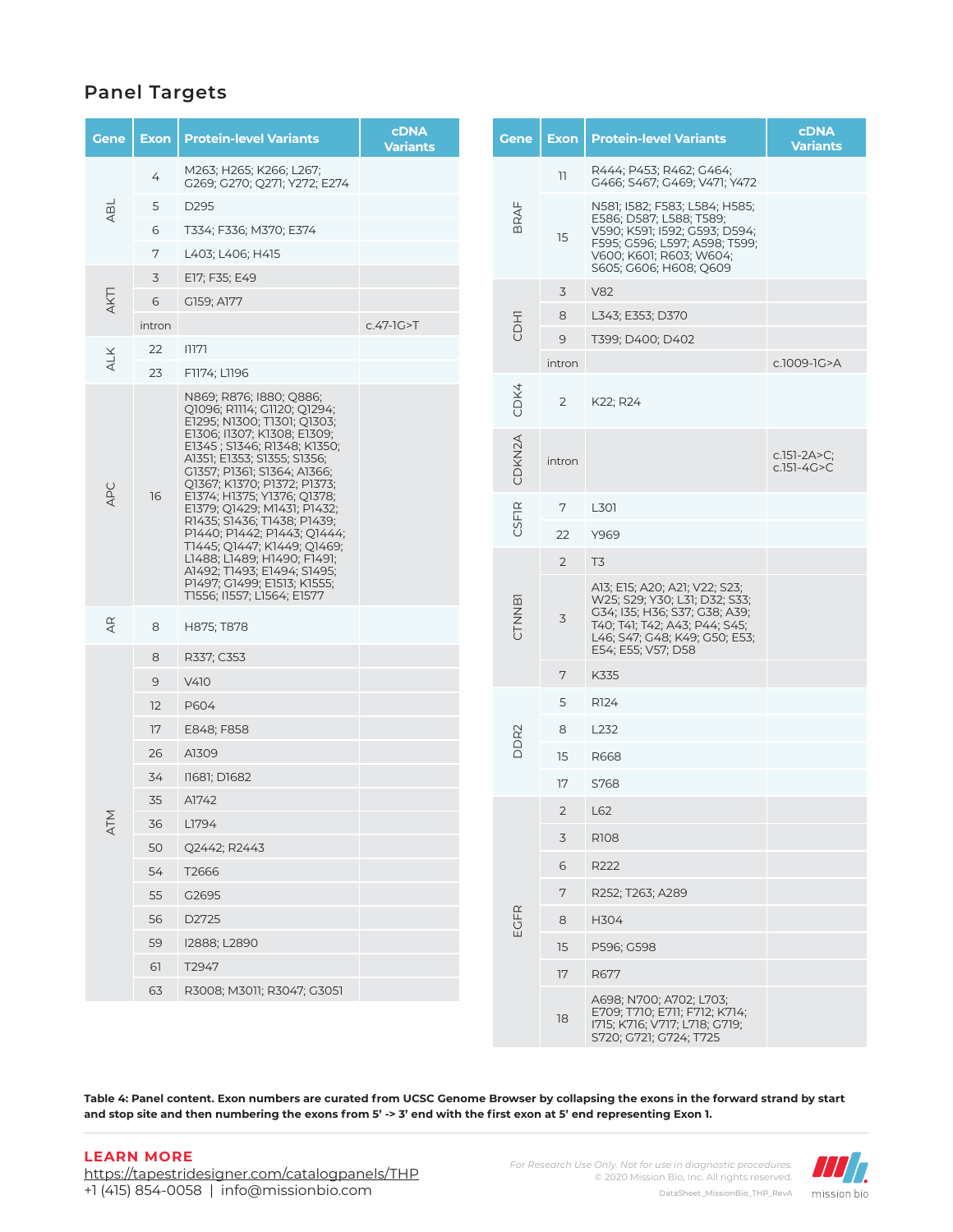| L730; W731; P733; E734; G735;<br>EZH2<br>V738; I740; P741; V742; A743;<br>16<br>P636; N640; Y646<br>19<br>K745; E746; L747; A750; T751;<br>S752; P753; K754; D761<br>5<br>R278<br>A767; S768; V769; D770;<br>EGFR (cont.)<br>N771; P772; H773; V774; C775;<br>R393<br>8<br>FBXW7<br>20<br>R776; G779; S784; T785;<br>V786; T790; L792; G796; L798;<br>9<br>R465L<br>G810; L814; V819; I821<br>10<br>R479; V504; R505; D520<br>R831; L833; V834; H835;<br>R836; L838; A839; N842;<br>$\mathbb{I}$<br>G477; W486; S582<br>V843; T847; P848; H850;<br>21<br>V851; T854; D855; G857; L858;<br>5<br>S158<br><b>FGFRI</b><br>A859; K860; L861; L862; G863;<br>A864; E866; E868; H870;<br>8<br>P283S<br>A871; G873; G874<br>7<br>R251; S252; P253; W290<br>8<br>G309; S310; E321<br>S373; Y376; E378; I381; Y382;<br>FGFR2<br>17<br>R678<br>9<br>C383<br>18<br>T733<br>ERBB2<br>12<br><b>N550</b><br>19<br>L755; S760; P761; I767; D769<br>K660<br>14 |  |
|------------------------------------------------------------------------------------------------------------------------------------------------------------------------------------------------------------------------------------------------------------------------------------------------------------------------------------------------------------------------------------------------------------------------------------------------------------------------------------------------------------------------------------------------------------------------------------------------------------------------------------------------------------------------------------------------------------------------------------------------------------------------------------------------------------------------------------------------------------------------------------------------------------------------------------------------|--|
|                                                                                                                                                                                                                                                                                                                                                                                                                                                                                                                                                                                                                                                                                                                                                                                                                                                                                                                                                |  |
|                                                                                                                                                                                                                                                                                                                                                                                                                                                                                                                                                                                                                                                                                                                                                                                                                                                                                                                                                |  |
|                                                                                                                                                                                                                                                                                                                                                                                                                                                                                                                                                                                                                                                                                                                                                                                                                                                                                                                                                |  |
|                                                                                                                                                                                                                                                                                                                                                                                                                                                                                                                                                                                                                                                                                                                                                                                                                                                                                                                                                |  |
|                                                                                                                                                                                                                                                                                                                                                                                                                                                                                                                                                                                                                                                                                                                                                                                                                                                                                                                                                |  |
|                                                                                                                                                                                                                                                                                                                                                                                                                                                                                                                                                                                                                                                                                                                                                                                                                                                                                                                                                |  |
|                                                                                                                                                                                                                                                                                                                                                                                                                                                                                                                                                                                                                                                                                                                                                                                                                                                                                                                                                |  |
|                                                                                                                                                                                                                                                                                                                                                                                                                                                                                                                                                                                                                                                                                                                                                                                                                                                                                                                                                |  |
|                                                                                                                                                                                                                                                                                                                                                                                                                                                                                                                                                                                                                                                                                                                                                                                                                                                                                                                                                |  |
|                                                                                                                                                                                                                                                                                                                                                                                                                                                                                                                                                                                                                                                                                                                                                                                                                                                                                                                                                |  |
|                                                                                                                                                                                                                                                                                                                                                                                                                                                                                                                                                                                                                                                                                                                                                                                                                                                                                                                                                |  |
|                                                                                                                                                                                                                                                                                                                                                                                                                                                                                                                                                                                                                                                                                                                                                                                                                                                                                                                                                |  |
| E770; Y772; G776; V777;<br>20<br>A371; G372; S373; Y375; G382;<br>G778; P780<br>9<br>G384; F385; F386; L387; F388;                                                                                                                                                                                                                                                                                                                                                                                                                                                                                                                                                                                                                                                                                                                                                                                                                             |  |
| V391; V392; A393<br>21<br>V842; H878                                                                                                                                                                                                                                                                                                                                                                                                                                                                                                                                                                                                                                                                                                                                                                                                                                                                                                           |  |
| FCFR3<br>D643; V644; H645; N646;<br>ERBB3<br>3<br>M91; V104<br>14<br>L647; D648; Y649; K651; K652                                                                                                                                                                                                                                                                                                                                                                                                                                                                                                                                                                                                                                                                                                                                                                                                                                              |  |
| 8<br>D297<br>16<br>G699                                                                                                                                                                                                                                                                                                                                                                                                                                                                                                                                                                                                                                                                                                                                                                                                                                                                                                                        |  |
| 3<br>T140<br>19<br>L796                                                                                                                                                                                                                                                                                                                                                                                                                                                                                                                                                                                                                                                                                                                                                                                                                                                                                                                        |  |
| 11<br>S451<br>N <sub>181</sub><br>4                                                                                                                                                                                                                                                                                                                                                                                                                                                                                                                                                                                                                                                                                                                                                                                                                                                                                                            |  |
| Y572; V592; S585; E596; Y599;<br>14<br>6<br>T <sub>244</sub><br>Q575; K602; W603                                                                                                                                                                                                                                                                                                                                                                                                                                                                                                                                                                                                                                                                                                                                                                                                                                                               |  |
| FLT3<br>16<br>A680                                                                                                                                                                                                                                                                                                                                                                                                                                                                                                                                                                                                                                                                                                                                                                                                                                                                                                                             |  |
| 7<br>Y285<br>G831; L832; A833; R834; D835;<br>20<br>1836; M837; S838; D839;<br>S840; N841; Y842                                                                                                                                                                                                                                                                                                                                                                                                                                                                                                                                                                                                                                                                                                                                                                                                                                                |  |
| 8<br>S303; C304; R306<br>ERBB4<br>4<br>V164; G171; R183; P185                                                                                                                                                                                                                                                                                                                                                                                                                                                                                                                                                                                                                                                                                                                                                                                                                                                                                  |  |
| <b>GNATI</b><br>9<br>S341; V348<br>5<br>G208; Q209; R210                                                                                                                                                                                                                                                                                                                                                                                                                                                                                                                                                                                                                                                                                                                                                                                                                                                                                       |  |
| R183<br>4<br>12<br>E452                                                                                                                                                                                                                                                                                                                                                                                                                                                                                                                                                                                                                                                                                                                                                                                                                                                                                                                        |  |
| 5<br>Q209                                                                                                                                                                                                                                                                                                                                                                                                                                                                                                                                                                                                                                                                                                                                                                                                                                                                                                                                      |  |
| <b>CNAQ</b><br>17<br>F662<br>$\,$ 6 $\,$<br>S268; V289                                                                                                                                                                                                                                                                                                                                                                                                                                                                                                                                                                                                                                                                                                                                                                                                                                                                                         |  |
| 7<br>R306; D319<br>18<br><b>R711</b>                                                                                                                                                                                                                                                                                                                                                                                                                                                                                                                                                                                                                                                                                                                                                                                                                                                                                                           |  |
| GNAS<br>L933; E934; K935; G936; D931;<br>9<br>Q870; K876<br>23<br>L932                                                                                                                                                                                                                                                                                                                                                                                                                                                                                                                                                                                                                                                                                                                                                                                                                                                                         |  |
| 6<br>3<br>E380; V392<br>R203; W206; G207; Q211                                                                                                                                                                                                                                                                                                                                                                                                                                                                                                                                                                                                                                                                                                                                                                                                                                                                                                 |  |
| HNFIA<br><b>ESR1</b><br>$\overline{4}$<br>R272; K273<br>$\,8\,$                                                                                                                                                                                                                                                                                                                                                                                                                                                                                                                                                                                                                                                                                                                                                                                                                                                                                |  |
| S463<br>$\overline{2}$<br>A11; G12; G13; H27                                                                                                                                                                                                                                                                                                                                                                                                                                                                                                                                                                                                                                                                                                                                                                                                                                                                                                   |  |
| HRAS<br>9<br>P535; L536; Y537; D538<br>3<br>Q61; E62                                                                                                                                                                                                                                                                                                                                                                                                                                                                                                                                                                                                                                                                                                                                                                                                                                                                                           |  |

## **LEARN MORE**

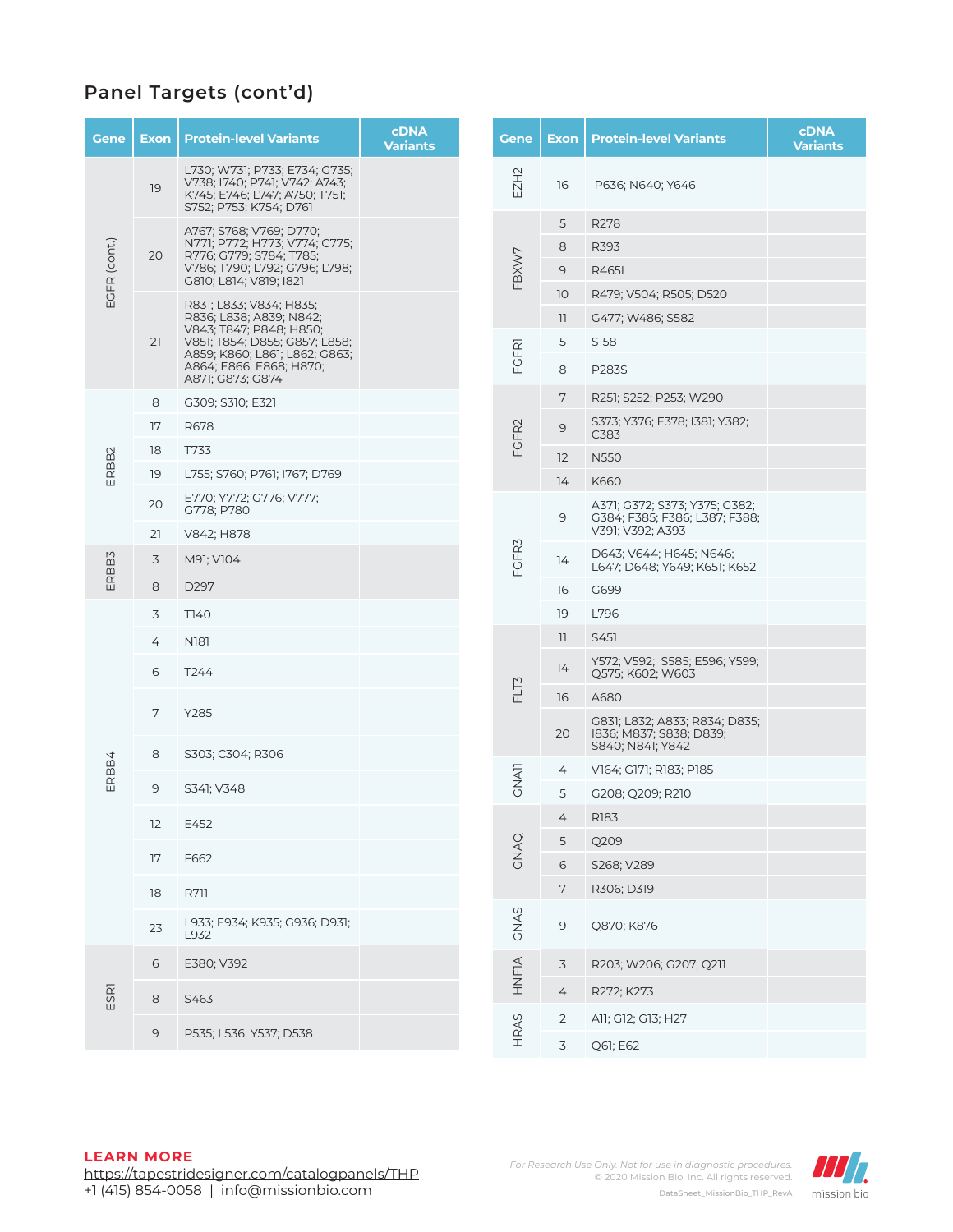| Gene        | Exon            | <b>Protein-level Variants</b>                                                                                                                                                                                             | <b>cDNA</b><br><b>Variants</b> |            | <b>Gene</b>         | <b>Exon</b>                               | <b>Protein-level Variants</b>                                                      | <b>cDNA</b><br><b>Variants</b> |
|-------------|-----------------|---------------------------------------------------------------------------------------------------------------------------------------------------------------------------------------------------------------------------|--------------------------------|------------|---------------------|-------------------------------------------|------------------------------------------------------------------------------------|--------------------------------|
| IDHI        | 4               | G70; G105; N116; R119; G123;<br>1130; R132; H133; A134                                                                                                                                                                    |                                |            |                     | 13                                        | H630; S639; K642; V643;<br>L644; S645; L647; G648;<br>N649; M651; I653; V654       |                                |
|             | 6               | <b>V178</b>                                                                                                                                                                                                               |                                |            | KIT (cont.)         | 14                                        | T670                                                                               |                                |
| IDH2        | 4               | 1139; R140; P158; G171; R172                                                                                                                                                                                              |                                |            |                     | 15                                        | S715                                                                               |                                |
|             | 14              | V658                                                                                                                                                                                                                      |                                |            |                     | 18                                        | A829; E839; W853                                                                   |                                |
| <b>DAKT</b> | 16              | R724                                                                                                                                                                                                                      |                                |            |                     | $\overline{2}$                            | K5; V8; G10; A11; G12; G13; V14;<br>G15; K16; S17; A18; L19; T20; I21;<br>Q22; I36 |                                |
|             | 12              | V536; F537; H538; K539; I540;<br>R541; N542; E543; I546                                                                                                                                                                   |                                |            | KRAS                | 3                                         | D57; T58; A59; G60; Q61; E63;<br>Y64                                               |                                |
|             | 13              | R564; G571; L579                                                                                                                                                                                                          |                                |            |                     | 4                                         | K117; A146                                                                         |                                |
| JAK2        | 14              | L611; V617; C618; D620                                                                                                                                                                                                    |                                |            |                     | 2                                         | F53; K57                                                                           |                                |
|             |                 |                                                                                                                                                                                                                           |                                |            | MAP <sub>2K</sub> 1 | 3                                         | C121; P124                                                                         |                                |
|             | 16              | R683                                                                                                                                                                                                                      |                                |            |                     | 6                                         | R201; E203                                                                         |                                |
|             | 11              | S493; Q501                                                                                                                                                                                                                |                                |            | MAP2K2              | $\overline{2}$                            | F57; Q60                                                                           |                                |
|             | 13              | A572; A573                                                                                                                                                                                                                |                                |            |                     |                                           |                                                                                    |                                |
| JAK3        | 15              | R657                                                                                                                                                                                                                      |                                |            |                     | $\overline{2}$<br>$\overline{\mathbf{1}}$ | E168; N375<br>R811; P861; M867                                                     |                                |
|             | 16              | V722                                                                                                                                                                                                                      |                                |            |                     | 14                                        | T1010                                                                              |                                |
|             | intron          |                                                                                                                                                                                                                           | c.420+28G>A;                   | c.420+5G>A | NET                 | 16                                        | H1112; D1117; N1118; H1124;<br>L1130                                               |                                |
|             |                 |                                                                                                                                                                                                                           |                                |            |                     | 19                                        | Y1248; Y1253; M1268                                                                |                                |
|             | 6               | A248                                                                                                                                                                                                                      |                                |            |                     | intron                                    |                                                                                    | $c.2942-$<br>20_2943del        |
|             | 7               | R275                                                                                                                                                                                                                      |                                |            |                     |                                           |                                                                                    |                                |
|             | H               | V476                                                                                                                                                                                                                      |                                |            | <b>LHTM</b>         | 12                                        | V384                                                                               |                                |
| KDR         | 19              | G873                                                                                                                                                                                                                      |                                |            | NPL                 | 10                                        | S505; A506; W515; A519                                                             |                                |
|             | 21              | A973; S975; G976; E979; E980;<br>S982; S984                                                                                                                                                                               |                                |            |                     | 30                                        | A1459; L1460; C1483                                                                |                                |
|             | 26              | L1140; D1141; H1144; G1145                                                                                                                                                                                                |                                |            |                     | 39                                        | E1799                                                                              |                                |
|             |                 |                                                                                                                                                                                                                           |                                |            | <b>MTOR</b>         | 40                                        | F1888                                                                              |                                |
|             | 27              | P1210L                                                                                                                                                                                                                    |                                |            |                     | 47                                        | N2206; L2209; A2210; S2215;<br>L2216; R2217                                        |                                |
|             | 30              | G1304; G1308; G1333; P1355                                                                                                                                                                                                |                                |            |                     | 27                                        | V1676; L1678                                                                       |                                |
|             | $\overline{2}$  | R49; G51; D52                                                                                                                                                                                                             |                                |            | NOTCHI              | 34                                        | A2463; S2467                                                                       |                                |
|             | $\mathcal{G}$   | D496; S501 A502; F504; K509                                                                                                                                                                                               |                                |            |                     | 2                                         | A11; G12; G13; G15; K16; S17; A18                                                  |                                |
|             | 10 <sup>°</sup> | V530                                                                                                                                                                                                                      |                                | NRAS       |                     | 3                                         | A59; G60; Q61; Y64; S65                                                            |                                |
| KΙ          | 11              | K550; P551; M552; Y553; E554;<br>V555; Q556; W557; K558;<br>V559; V560; E561; E562; I563;<br>N564; G565; N566; N567;<br>Y568; V569; Y570; I571; D572;<br>P573; T574; L576; P577; Y578;<br>D579; H580; W582; F584;<br>P585 |                                |            |                     | 4                                         | A146                                                                               |                                |

## **LEARN MORE**

https://tapestridesigner.com/catalogpanels/THP +1 (415) 854-0058 | info@missionbio.com

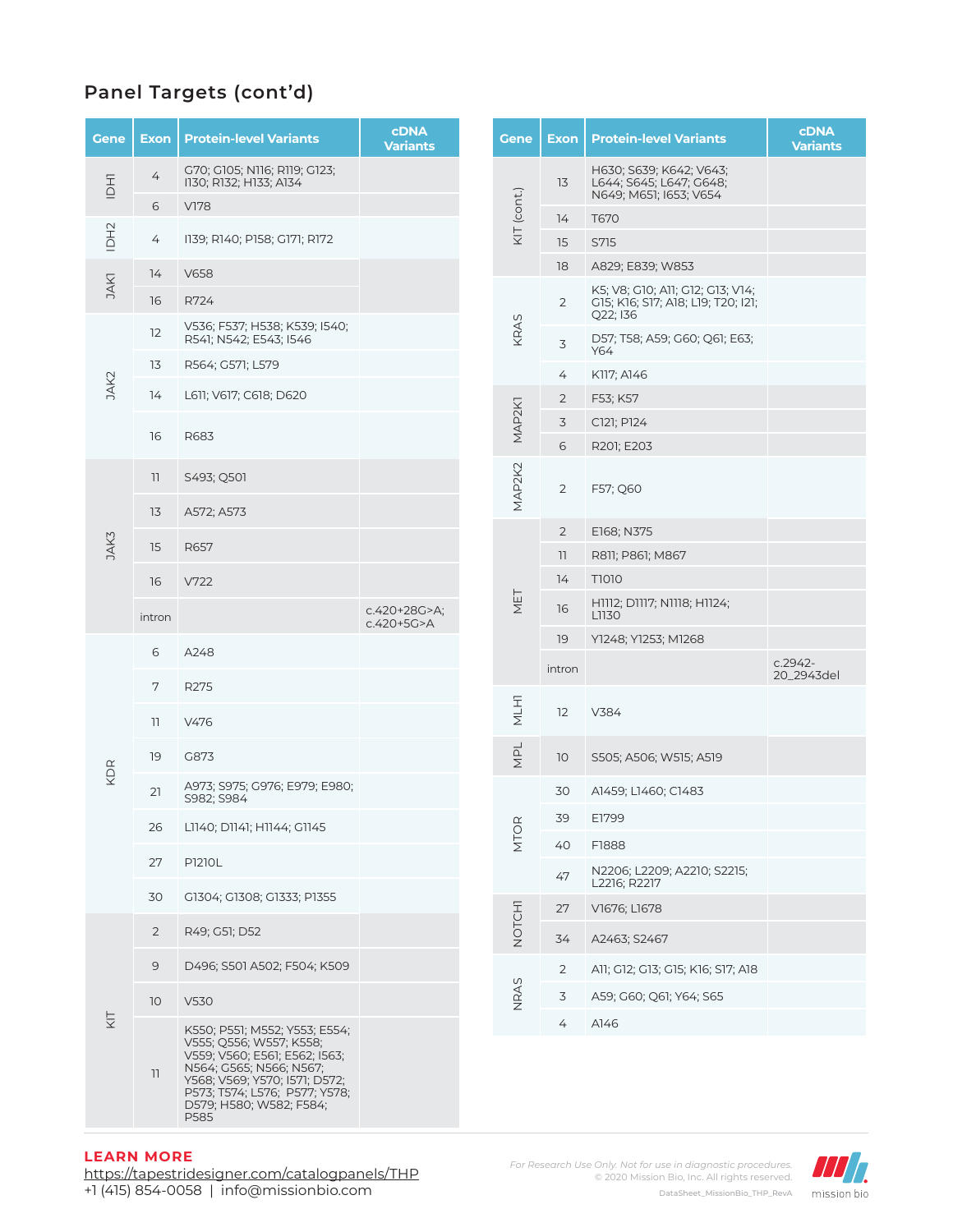| Gene   | <b>Exon</b>     | <b>Protein-level Variants</b>                                                                   | <b>CDNA</b><br><b>Variants</b>    |  | Gene            | Exon            | <b>Protein-level Variants</b>                                              | <b>cDNA</b><br><b>Variants</b> |
|--------|-----------------|-------------------------------------------------------------------------------------------------|-----------------------------------|--|-----------------|-----------------|----------------------------------------------------------------------------|--------------------------------|
|        | 12              | R554; Y555; R558; W559;<br>R560; V561; I562; E563; S564;<br>I565; S566                          |                                   |  | <b>PTPN11</b>   | 3               | T52; N58; G60; D61; Y62; Y63;<br>D64; E69; K70; F71; A72; T73;<br>L74; E76 |                                |
| PDGFRA | 14              | N659                                                                                            |                                   |  |                 | 13              | P495; S506; G507; Q514                                                     |                                |
|        | 15              | T674                                                                                            |                                   |  |                 |                 |                                                                            |                                |
|        | 18              | V824; R841; D842; I843;<br>M844; D846                                                           |                                   |  | RAFI            | 7               | S257                                                                       |                                |
|        | $\overline{2}$  | R38; E39; Q75; E80; E81; R88;<br>C90; R93; P104; G106; R108;                                    |                                   |  |                 | 4               | E137                                                                       |                                |
|        |                 | E109; E110; K111; I112; L113; R115                                                              |                                   |  |                 | 6               | L199                                                                       |                                |
|        | 3               | G118                                                                                            |                                   |  |                 | 10 <sup>°</sup> | <b>R320</b>                                                                |                                |
|        | 5               | T324; V344; N345; D350                                                                          |                                   |  |                 | 11              | <b>R358</b>                                                                |                                |
|        | 6               | R357; G364; E365; C378                                                                          |                                   |  |                 | 17              | R552; E554; H555; R556                                                     |                                |
|        |                 |                                                                                                 |                                   |  | RB <sub>1</sub> | 18              | R579                                                                       |                                |
|        | 7               | S405: C407                                                                                      |                                   |  |                 | 20              | R661; L676; 1680; Q685                                                     |                                |
|        | 8               | G451; E453; N457; P466                                                                          |                                   |  |                 | 21              | C706; K715                                                                 |                                |
| PIK3CA | 10 <sup>°</sup> | E525; D538N; P539; L540;<br>S541; E542; I543; T544; E545;                                       |                                   |  |                 | 22              | E748; V754                                                                 |                                |
|        | 14              | Q546; E547; W552<br>H701; E726                                                                  |                                   |  |                 | intron          |                                                                            | c.940-2A>T;<br>c.2107-2A>G     |
|        | 19              | C901; F909                                                                                      |                                   |  |                 | 10              | F612; E615; C618; C620                                                     |                                |
|        | 20              | D939                                                                                            |                                   |  |                 | $\mathbb{I}$    | L629; C630; D631; E632; C634                                               |                                |
|        |                 | G1009; S1015; A1020; Y1021;                                                                     |                                   |  | RET             | 13              | E768                                                                       |                                |
|        | 21              | R1023; T1025; D1029; A1035;<br>E1037; F1039; M1040; M1043;                                      |                                   |  |                 | 15              | A883; E884; D898                                                           |                                |
|        |                 | N1044; D1045; A1046; H1047;<br>H1048; G1049; G1050                                              |                                   |  |                 | 16              | R912; M918                                                                 |                                |
|        |                 |                                                                                                 | c.1404+2dupT;                     |  |                 | 3               | A118; C123; R135                                                           |                                |
|        | intron          |                                                                                                 | c.1404+10T>G                      |  |                 | 4               | S144                                                                       |                                |
|        | 3               | F56; L57; S59; K60; H61; N63;<br>Y65; K66; Y68                                                  | c.167_209+2del                    |  |                 | 5               | G168                                                                       |                                |
|        |                 | C105; D107; L108; Q110; W111;                                                                   |                                   |  |                 | 6               | Q245; T259                                                                 |                                |
|        | 5               | L112; D116; H118; A120; A121;<br>I122; H123; C124; K125; A126;<br>G127; K128; G129; R130; T131; |                                   |  |                 | 8               | Q <sub>311</sub>                                                           |                                |
|        |                 | G132; V133<br>G165; T167; S170; Q171; R172;                                                     |                                   |  | SMAD4           | $\mathcal{Q}$   | E330; F339; S343; D351; G352;<br>Y353; D355; P356; G358; R361              |                                |
|        | 6               | R173; Y174; Y177; Y178                                                                          |                                   |  |                 | 10 <sup>°</sup> | G386; Q410; Y412                                                           |                                |
|        | 7               | Q214; E235; F238; E242; Q245;<br>P246; L247; P248; C250; G251;                                  |                                   |  |                 | 11              | R445; Q448; A466                                                           |                                |
| PTEN   |                 | D252; I253; K254; E256; K260;<br>Q261; K263; K267                                               |                                   |  |                 | 12              | R496; R497; C499; K507; R515;<br>S517; C523; E526; Q534; D537              |                                |
|        | 8               | E288; V290; E291; G293; S294;<br>Q298; V317; T319; N323; N329;                                  |                                   |  |                 | intron          |                                                                            | c.955+5G>C                     |
|        |                 | D331; R335                                                                                      | c.165-2A $>$ C;                   |  |                 | $\overline{2}$  | R40; G41; L43; Y47; R53                                                    |                                |
|        |                 |                                                                                                 | $c.165-1G > T$ ;<br>c.209+1G>C;   |  | SMARCBI         | 5               | N188; P197; R199; R210                                                     |                                |
|        | intron          |                                                                                                 | c.209+1_209<br>+2del ;c.209+      |  |                 | 9               | R386; A391; P392                                                           |                                |
|        |                 |                                                                                                 | 4_209 +7del;<br>$c.209 + 5G > A;$ |  |                 | intron          |                                                                            | c.1146-41G>A                   |
|        |                 |                                                                                                 | c.493-12del;<br>c.493 - IG>A      |  |                 |                 |                                                                            |                                |
|        |                 |                                                                                                 |                                   |  |                 |                 |                                                                            |                                |

## **LEARN MORE**

https://tapestridesigner.com/catalogpanels/THP +1 (415) 854-0058 | info@missionbio.com

*For Research Use Only. Not for use in diagnostic procedures.* © 2020 Mission Bio, Inc. All rights reserved. DataSheet\_MissionBio\_THP\_RevA